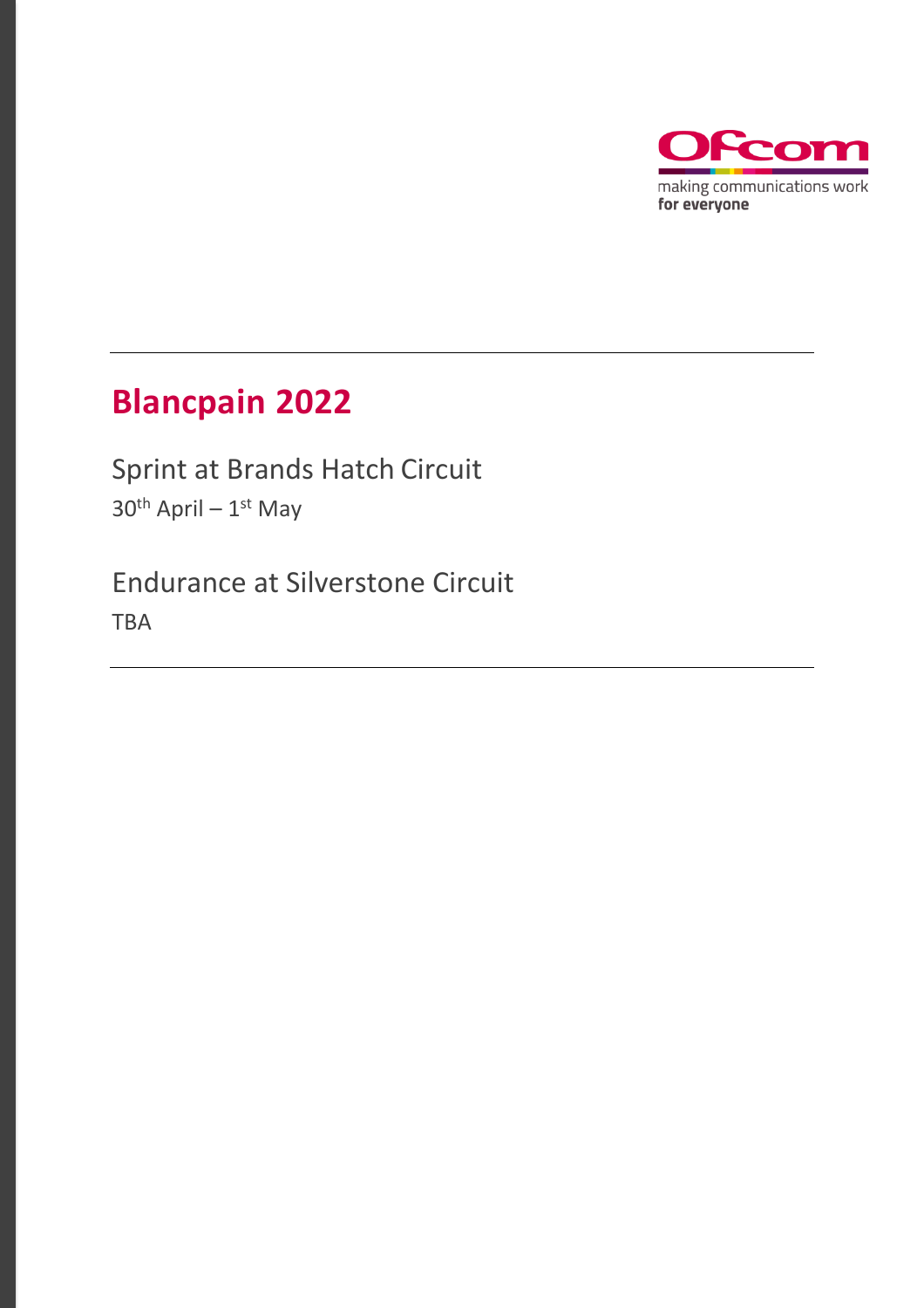## Introduction

The Blancpain Sprint and Endurance races have been designated a Major Event for 2022.

The event typically falls over two weekends in May, but we are unsure at this time the impact Covid-19 has had on the race weekends. At the moment, only the Blancpain Sprint has been confirmed at Brands Hatch from the 30<sup>th</sup> April- 1<sup>st</sup> May.

Both races have had massive International interest in the past and requirements continue to grow year on year. The complexity of the demands from stakeholders, for both races, has led to us taking control of the coordination with restrictions in place for online bookings.

Gregory Smith is the designated Spectrum Planner leading the coordination and clearance of frequencies over both events.



Gregory Smith

Our office contact details are:

+44 (0) 207 981 3803 or email: [pmse@ofcom.org.uk](mailto:pmse@ofcom.org.uk) 

Email: [gregory.smith@ofcom.org.uk](mailto:gregory.smith@ofcom.org.uk)

Direct Dial: +44 (0) 7773 213 839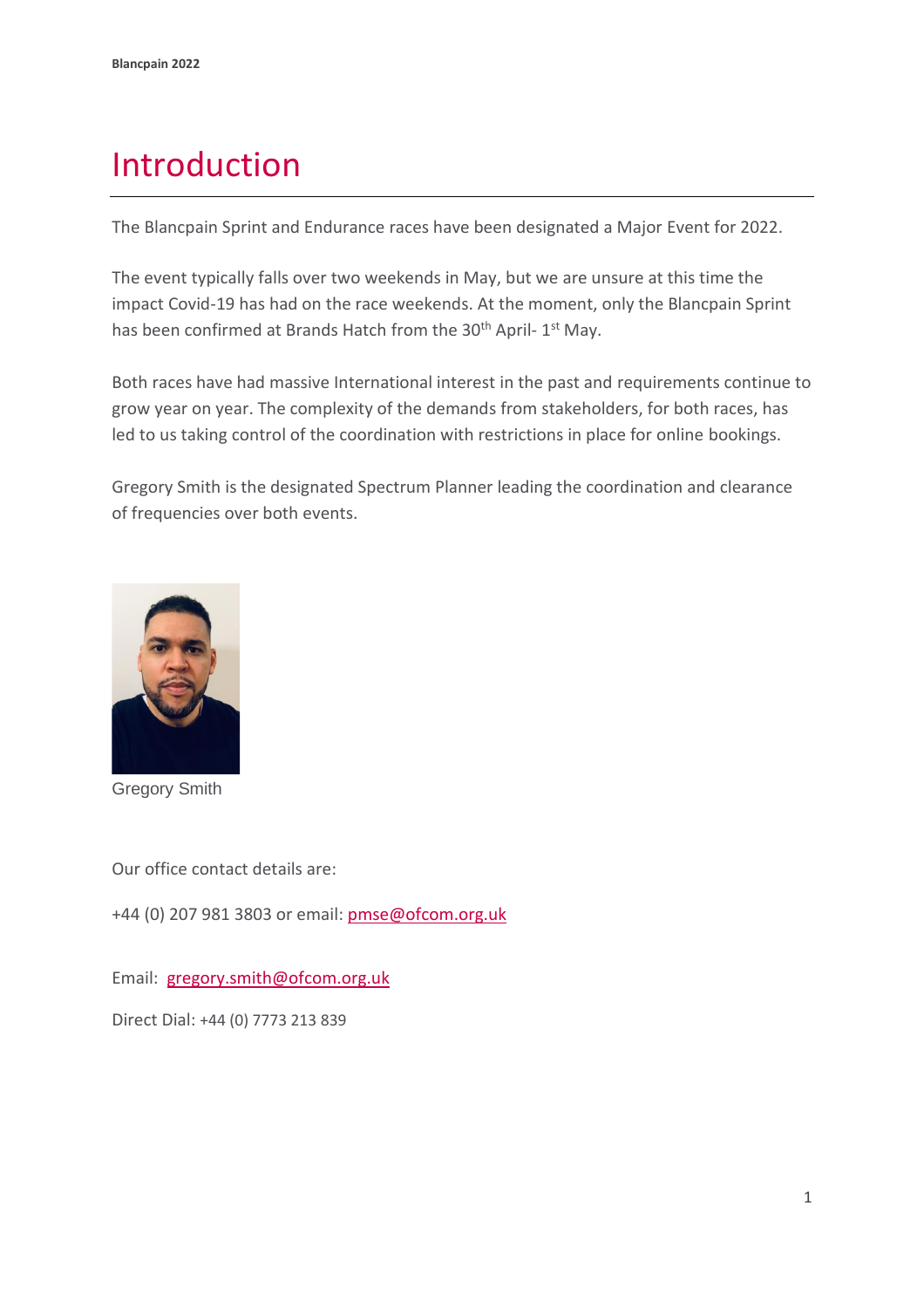### **Contents**

### **Section**

| 3 |
|---|
| 5 |
| 6 |
|   |
|   |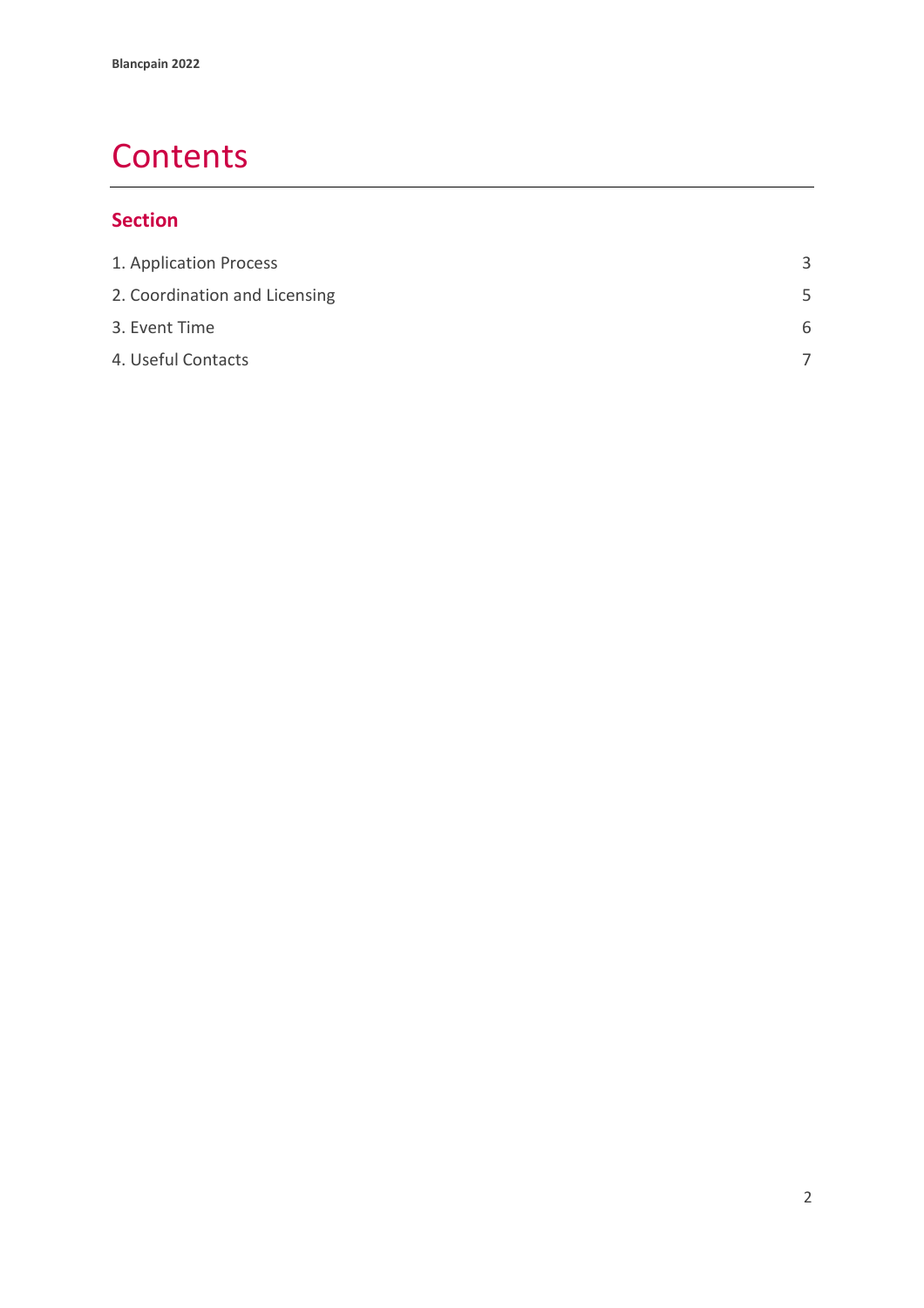# 1. Application Process

**Completed application forms submitted to Ofcom PMSE by 18th March 2022 (Sprint) and TBC (Endurance)** 



**We aim to issue licences (where applications have been received within the stated time periods) 15th April 2022.**



**Payment MUST be received before the start of the event, otherwise you will not be licensed to use frequencies.**

We accept Debit/Credit Cards, Cheques and Bank Transfers or can take payment from existing carnets. *Please note that Ofcom PMSE are unable to accept payments made by AMEX.*

The Blancpain races are designated a Major Event by Ofcom PMSE and applications for frequencies will not be subject to our usual three working day turnaround rule.

Application forms can be downloaded from our website at: [www.ofcom.org.uk/manage-your-licence/radiocommunication-licences/pmse](http://www.ofcom.org.uk/manage-your-licence/radiocommunication-licences/pmse) On the right-hand side under the 'In This Section' heading click on 'Apply for a PMSE Licence' and then expand the 'Download PMSE Application Forms' section. Please use the 'Motorsport Licence Application form. If you are unsure then please contact us for guidance.

Completed application forms can be sent in via email to [pmse@ofcom.org.uk.](mailto:pmse@ofcom.org.uk)

The deadline for application submissions will be six weeks before each race and specific dates to be found in section 2 of this document. It is advisable to get your frequency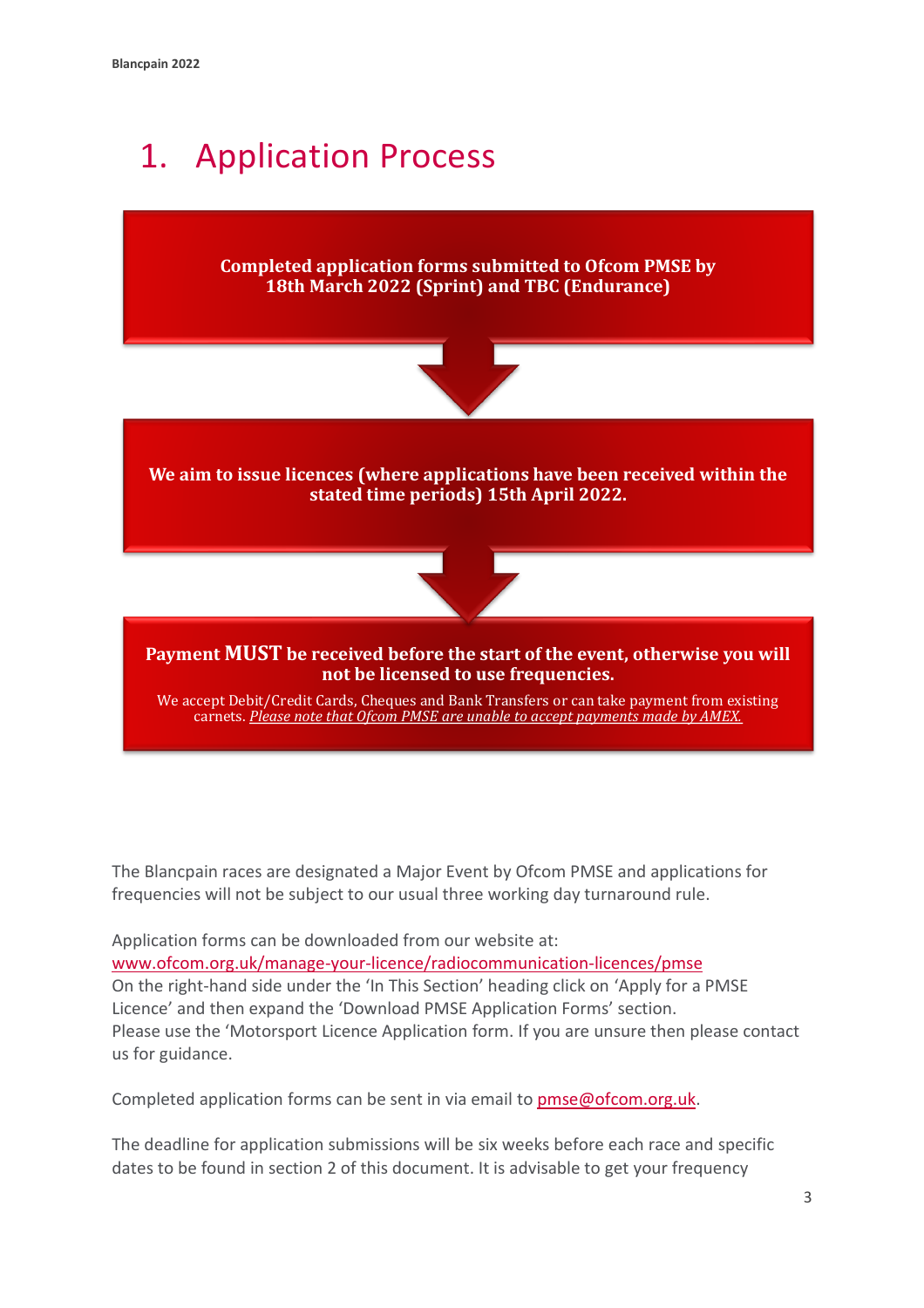application request in as soon as possible before that date as any applications we receive after the cut-off date may not be accommodated as required.

Key information to include is as follows:

- Technical details surrounding the equipment How it is setup and being used
- The number of channels required
- The frequency tuning capabilities of the kit
- Dates and times of use
- Name/details of the team you are representing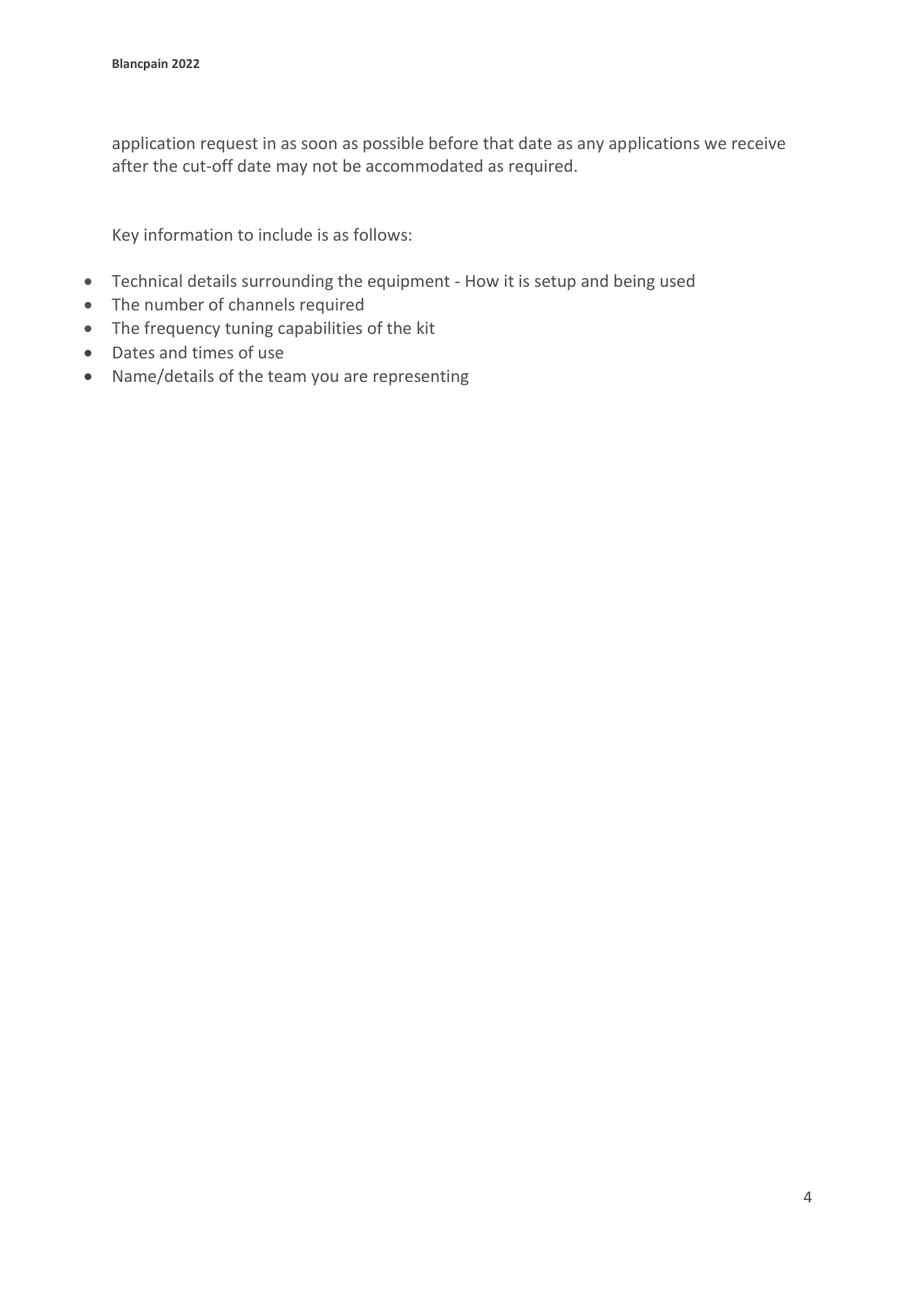# <span id="page-5-0"></span>2. Coordination and Licensing

#### 2.1 General Information

Upon receipt of your application you will receive a confirmation email that we have received your application form. Any coordination issues or changes that may be required will be addressed directly to the applicant. Please be aware that some frequency ranges in the UK are not authorized for PMSE use, so we recommended that all requirements are submitted with plenty of time to allow for any equipment re-tuning that may be required.

The use of wireless microphones and IEMs is restricted throughout the UK due to Digital TV carrier signals. The list of available TV channels for these events can be found on the 'UHF Planner' tool after the Ofcom PMSE login page. You may want to consult this tool first, before applying, so that you can see what is clear to use outdoors at the race sites. Please note the availability of frequencies may also be limited due to other licensed users in the event's area as well as the DTV footprint in the event's location.

#### 2.2 Payment and licence documents

It is imperative that we receive payment as soon as possible, and before your licence is scheduled to start, so we can issue your licence documents to you with your coordinated frequencies. To help with this we accept Debit/Credit Cards, and Bank Transfers or can take payment from existing pre-paid carnet tokens. When paying by Debit/Credit card you will receive a Secure Trading payment link to your email address. Your licensing documentation will be dispatched upon receipt of payment.

*Please note that Ofcom PMSE are unable to accept payments from American Express (AMEX).*

#### 2.3 Deadlines

|                             | <b>Sprint Event</b><br><b>Bands Hatch</b>        | <b>Endurance Event</b><br>Silverstone |
|-----------------------------|--------------------------------------------------|---------------------------------------|
|                             | April 30 <sup>th</sup> -May 1 <sup>st</sup> 2022 | <b>TBC</b>                            |
| <b>Application Deadline</b> | March 18 <sup>th</sup> , 2022                    | TBC                                   |
| Licence Issue (estimated)   | April 15 <sup>th</sup> , 2022                    | <b>TBC</b>                            |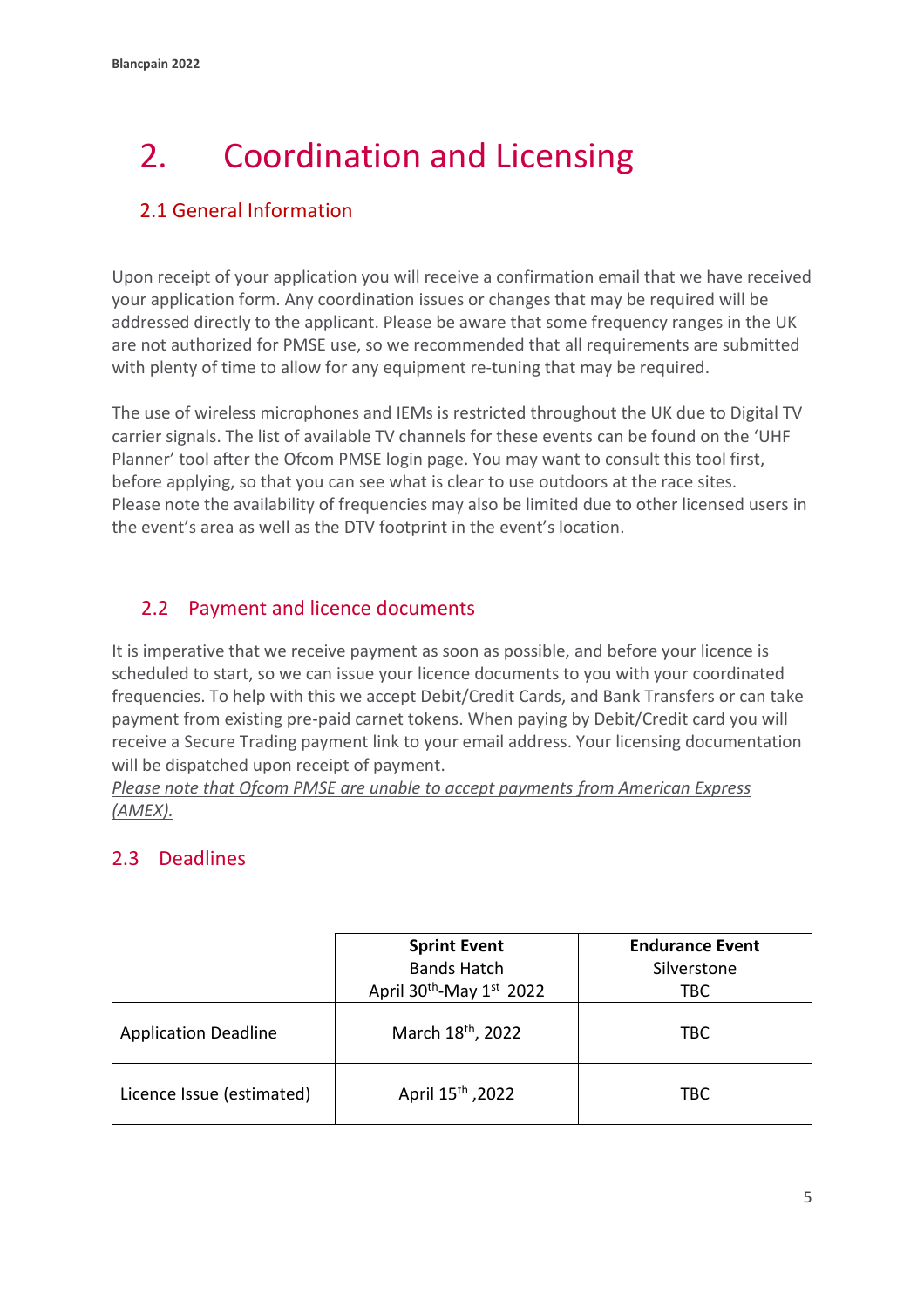# <span id="page-6-0"></span>3. Event Time

Operation of the frequencies during the event may be subject to strict licensing times. These times must be adhered to. It is your responsibility to ensure that these rules are followed to ensure smooth running for all stakeholders. If there are concerns about licensing times, please contact the Event Coordinator.

If, when on-site, interference is experienced on your frequencies please contact either the Event Coordinator, Our office or the Out of Hours PMSE Spectrum Coordinator immediately.

We will investigate why you may be subjected to this interference and offer you suitable alternatives within the constraints of your equipment should this be appropriate. Contact details can be found in Section 4 of this document.